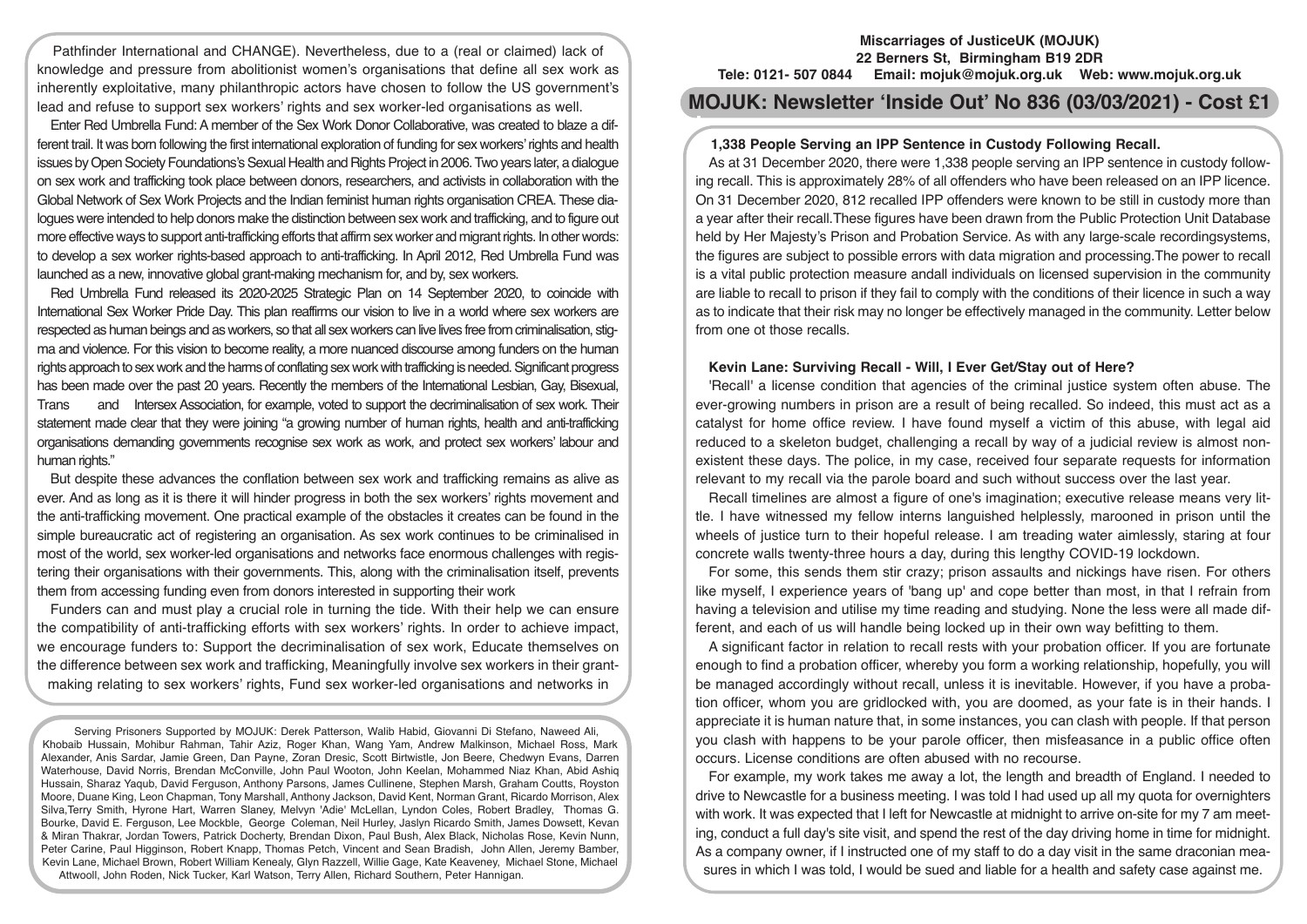Nevertheless, why was my probation officer allowed to give me this ultimatum? BBC News recently highlighted how probation officers abuse their authority concerning recalling people on a license, and I strongly feel this needs to be examined in much more detail.

A lifer has the hangman's noose wrapped around their neck, and we navigate the everlasting threat of having it tightened daily. If a person/s are, for example, screaming in your face in a road rage, we must think, this is a 'red flag' situation, and I must use the tools that I have learnt to defuse this volatile situation. Regrettably, sometimes in life, no words or gestures of calmness will make absolutely no difference to a person/s if they have passed the moment of self-control. So, if this person or persons invade your comfort zone, you must decide what to do in that split second. Inevitably if you strike in self-defence, you have used instrumental violence, and the consequences of your actions will be deemed very badly for you. As a result, 99% of the time, you will be recalled to prison.

Real-life problems do not always marry up with offender behaviour courses, in many instances and not when you are threatened and in a fight to flight mode. I have been recalled for 'common assault', and as my Queens Counsel expressed in court, it is a non-custodial offence. However, because I am a lifer serving a 99-year sentence, I have been recalled; my recall facts are simple; the victim was drunk, and I was sober. The victim kicked, punched, and ran a car key up and down the side of my brand-new vehicle that I had recently purchased, causing £2000 worth of damage. I exited the vehicle and during the course of events threw the victim, this demonstrated a lack of control of my emotions, thus showing I did not use the tools I had learnt on the courses completed on the prison offender behaviour courses.

Recall for prisoners is incomprehensible to their imagination as I would never picture myself back here, after five years of a clean record. I challenged my frustrations of being back in prison through publishing my book "Fitted Up and Fighting Back", this has been featured within my parole representations, highlighting the fact that I have used my time in recall constructively. For those of you who are on recall, look for the peg to hang your coat on to get you through your time, whether it be reading, studying, exercising, or playing an instrument by way of example. Kevin Lane, A5636AE, HMP Highdown, High Down Lane, Sutton, SM2 5PJ

## **Anonymous Witness Evidence and the Right to a Fair Trial**

*Silas Lee, Carmelite Chambers:* Anonymous witness orders are most commonly sought by the prosecution in cases involving undercover police officers. There are outliers however, cases of complexity that call for closer attention, particularly those involving allegations or fears of witness intimidation. There is however always the potential for the use of anonymous witness evidence to infringe on a defendant's right to a fair trial. Despite this, the relevant legislation, (originally passed under the Criminal Evidence (Witness Anonymity) Act 2008 and subsequently enacted in the Coroners and Justice Act 2009 ("CJA")), received the bare minimum of legislative scrutiny in both Houses. In this article I review the relevant law and highlight some of the key areas of contention that may arise when responding to such an application for witness anonymity.

a) The History - The decision in R v Davis [2008] UKHL 36, led to the introduction of the statutory regime for witness anonymity orders. In that case, the Crown relied on the identification evidence of three witnesses, without which they could not proceed. All three witnesses indicated that they felt intimidated to such an extent that, without their identities being protected, they would not give evidence at trial. These concerns were investigated and considered to be legitimate. The trial judge ordered that, in the interests of justice, their identities would be concealed from the defendants. This decision was upheld in the Court of Appeal. The House of Lords,

lessen the impact. "The government has failed to listen to Labour's calls for a rapid extension in Nightingale courts, reduced war-time juries while pandemic restrictions are in place and the immediate rollout of testing in courts that would have allowed more justice to be done." Data from the last three months of the period suggested courts were recovering to an extent as restrictions eased in the summer and autumn, though not enough to keep pace with previous years.

An MoJ spokesman said: "Criminal courts have made further good progress since the period these figures cover – magistrates' backlogs have fallen by 50,000 since last summer, cases dealt with in crown courts reached pre-Covid levels in December, and more rooms are now open for jury trials than before the pandemic. "This week, we announced even more Nightingale courts as part of plans to drive this recovery further, which also include boosting the rollout of technology and hiring 1,600 extra staff."

## **Now is the Time to Support Sex Workers' Rights**

*Open Democracy:* The COVID-19 pandemic and the measures put in place to mitigate it have exacerbated existing inequalities by forcing millions of workers around the world to lose work and income. Sex workers have been particularly hard hit. The long-standing conflation of sex work and trafficking have effectively led to their exclusion from not only government relief and protective measures but also from most private and philanthropic support. Yet the explicitness of the damage being done also presents us with an opportunity to turn the conversation around. Coronavirus has opened a door for funders to increase their support for sex worker-led organisations and to advocate for an end to this harmful conflation once and for all. Now they must walk through it. The Sex Work Donor Collaborative will be waiting on the other side to help them get their bearings. Founded in 2008, the collaborative was first convened to fundamentally change the structures of funding that defined anti-trafficking efforts. In particular, the donor collaborative hoped to "increase the amount and quality of funding and non-financial support for sex worker rights and sex worker organizing". Members of the collaborative oppose exploitation of and violence against sex workers, regardless of the form they take, and recognise the distinction between sex work and human trafficking.

*A Dangerous Conflation*: Links between trafficking and sex work are often based on assumptions rooted in the stigma against sex work. The denial of sex workers' agency, reinforced by the conflation of trafficking and sex work, has led many funders to prefer supporting organisations that claim to 'save' or 'rescue' sex workers over organisations that are run by them. In turn, this perpetuates the exclusion of sex workers' voices from philanthropic circles and makes funding sex worker-led organisations and networks incredibly difficult. The damage caused by equating the two ideas together is plain to see. Anti-trafficking legislation and initiatives based in the conflation of sex work and trafficking have led to increased criminalisation of sex workers' clients and third parties, forced 'rescue and rehabilitation', exclusion of sex workers from services, discriminatory immigration laws and restrictions, and increased violence against sex workers.

The "anti-prostitution loyalty oath" (APLO) provision passed into US law in 2003 and embedded in the 2003 President's Emergency Plan for AIDS Relief (PEPFAR) is a particularly egregious example of this in practice. This provision requires non-governmental organisations based outside the US to have "a policy explicitly opposing prostitution" in order to receive PEPFAR funding. The oath further prohibits recipient organisations from using the funds "to promote or advocate the legalization or practice of prostitution or sex trafficking" and specifies that no funds "may be used to provide assistance to any group or organization that does not have a policy explicitly opposing prostitution and sex trafficking". The negative impact of this oath have been extensively documented (see, for instance, the factsheets produced by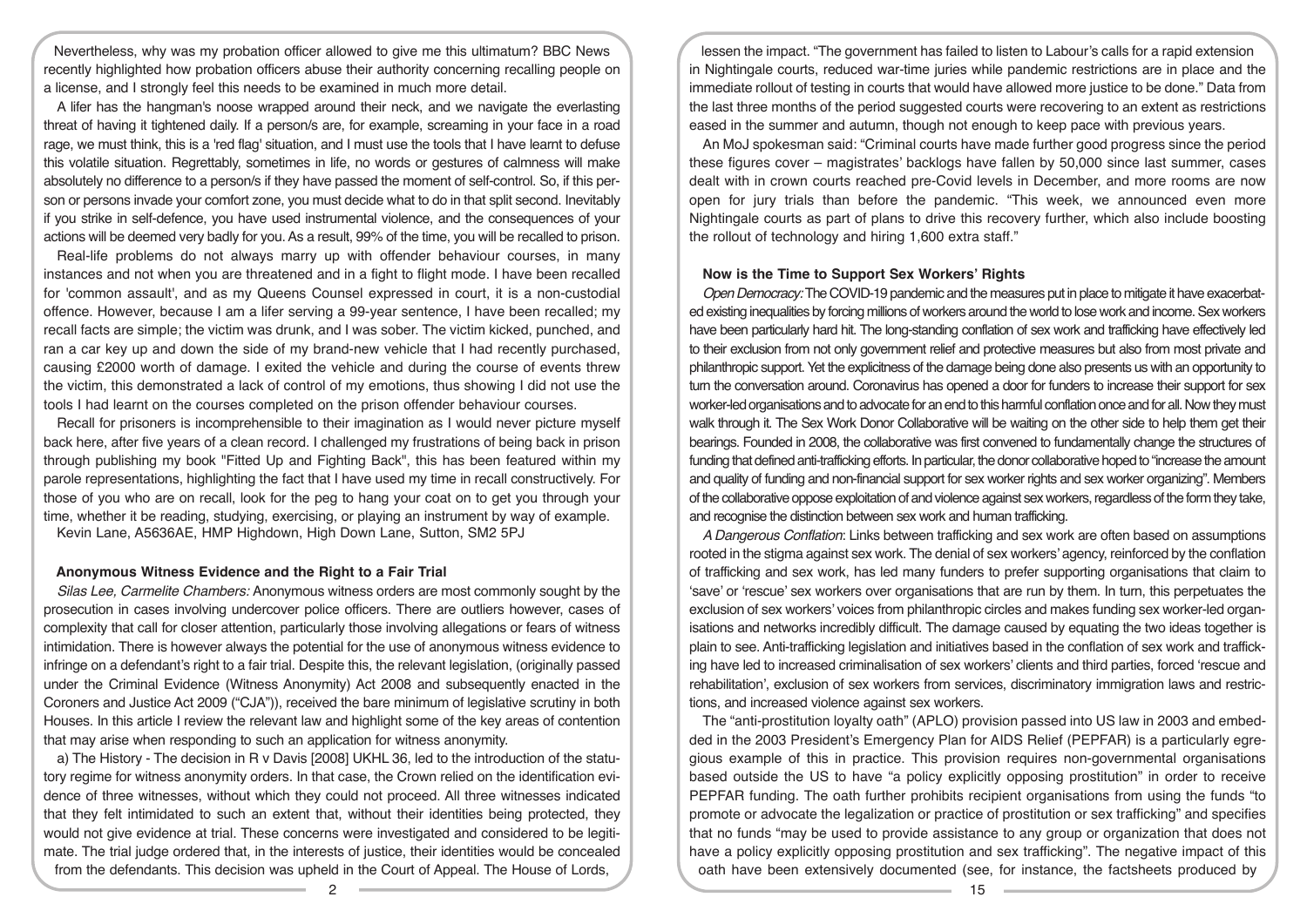also been reported that the programme has been used to "spy" on innocent people not suspected of any involvement in terrorism. The scheme's remit was broadened to cover all forms of extremism in 2011. Extremism is defined as: "vocal or active opposition to fundamental British values, including democracy, the rule of law, individual liberty and mutual respect and tolerance of different faiths and beliefs". Under the scheme there is now a statutory duty for all public sector workers – such as teachers and doctors – to have "due regard to the need to prevent people from being drawn into terrorism". Human rights groups have called for this duty to be scrapped – citing concerns around discrimination and freedom of speech in classrooms. Several cases of schools calling the police on children as young as seven have added to the scheme's controversy.

#### **Data Lays Bare Strain on Criminal Justice System in England and Wales**

*Kevin Rawlinson, Guardian:* Official figures show number of cases dealt with fell by 22% in the 12 months to September. The pressure put on the criminal justice system during the Covid-19 pandemic has been laid bare by official statistics that show the number of people dealt with in England and Wales fell by nearly a quarter amid evidence that the bottleneck has forced staff to carefully select which cases can be heard. Data released by the Ministry of Justice (MoJ) showed the number of people being prosecuted or handed out-of-court disposals fell by 22% in the 12 months to September 2020, compared with the same period a year earlier. The figures also showed a 25% drop in the number of offenders convicted and a similar decrease in the number of people sentenced. While the government highlighted the unprecedented difficulties posed by the public health crisis, Labour blamed ministers. "The collapse in cases dealt with by the criminal justice system in the past year is a result of the government's slow and incompetent response to the pandemic," the shadow justice secretary, David Lammy, said. "A decade of failed Conservative ideology has wrecked the justice system, leaving it vulnerable even before the pandemic began. We now need to rebuild the justice system so that the UK can become the fairest country in the world."

Custody rates and average sentence lengths both increased overall, according to the MoJ document, which added: "For custody rates, this is likely to partially reflect the prioritisation in courts of more serious offences since April 2020 – meaning a greater concentration of court time for offences more likely to get a prison sentence. The increase in average sentence lengths continues the trend of the last 10 years, and it is less clear from the monthly data what impact, if any, the pandemic may have had." The latest figures come amid concern about the effects of extending the time an unconvicted defendant can be held in custody awaiting trial as the courts try to work through a huge backlog of cases. In September, it emerged that official advice handed to ministers had warned the practice would disproportionately affect black, Asian and minority ethnic people.

Griff Ferris, the legal and policy officer at the campaign group Fair Trials said: "The pandemic has exacerbated pre-existing failings in the criminal justice system. With remand rates at their highest in five years, alongside delays caused by a backlog of more than 50,000 crown court cases, even more people are being held in prison awaiting trial for unacceptably long periods of time. Delayed justice denies justice to both victims and defendants. "The government must invest properly in the criminal justice system to ensure efficient and fair justice, and release low-risk remand prisoners until case delays have been addressed."

The MoJ document said the data highlighted the "impact on criminal court prosecutions and convictions of the Covid-19 pandemic". It said: "Latest short-term trends are mostly reflective of the impact of the pandemic on court processes and prioritisation rather than a continuation of the longer-term series." But Lammy outlined steps he believed ministers should have taken to

overturning that decision, found that, in the words of Lord Bingham, "By a series of small steps the courts have arrived at a position which is irreconcilable with long-standing principle". Prior to this decision, developments in the common law regarding the anonymity of witnesses in criminal trials had been complex and inconsistent. Lord Bingham found that the well-established general principle is that, para 5, "Subject to certain exceptions and statutory qualifications, the defendant in a criminal trial should be confronted by his accusers in order that he may cross-examine them and challenge their evidence". Unanimously, the Lords found that any further changes in the law in this respect should be decided upon by Parliament. Their decision was handed down on 18 June 2008.

Just over a month later, the Criminal Evidence (Witness Anonymity) Act 2008 received Royal Assent after quickly passing through both Houses with the express purpose of securing those trials that had been thrown into question by the ruling in Davis. The Act represented an urgent change to the rules and procedure on witness anonymity. At the same time a review by the CPS, cited by Jack Straw (then Secretary of State for Justice and Lord Chancellor) in the House of Commons found that there were approximately 580 live cases involving witness anonymity. Half of these were prior to conviction and they broke down as follows: 290 involving undercover police officers completing test purchases of drugs. 40 involving undercover officers in other cases. 50 involving members of the public as witnesses Despite the measures in the 2008 Act ostensibly being temporary and having been subject to minimal parliamentary scrutiny, they were adopted almost unchanged in the CJA 2009 which came into force on 1 January 2010.

b) The Current Law - Relevant sources of law and guidance:. Coroners and Justice Act 2009

The Attorney-General's Guidelines: The Prosecutor's Role in Applications for Witness Anonymity Orders. The Director of Public Prosecution's Guidelines: Witness Anonymity. The Criminal Procedure Rules 18.18 – 18.22. 86(2) CJA 2009 sets out the measures which can be ordered by a court: The withholding and redaction of the witnesses' name and identifying details. The use of a pseudonym. Restrictions on the asking of questions that might lead to identification. The use of a screen while giving evidence. The use of voice modulation software. None of these measures can be allowed to interfere with the judge and jury seeing and hearing the witness (s. 86(4)). As Lord Judge CJ stated in Mayers [2008] EWCA Crim 2989, "an anonymity order should be regarded as the special measure of last practicable resort". Whether all, or only some of the measures listed above are truly required in any given case will rest on its particular facts. Careful consideration should be given to each in turn and only those that are necessary ought to be ordered. 88 CJA 2009 sets out the three conditions, A-C that must be satisfied for the court to make an order. Mayersconfirmed that this is not a matter of probability: the court must be satisfied to the criminal standard that the conditions are met (para 37). The conditions are as follows: Condition A: that the order is necessary to protect the safety of a witness, serious damage to property or real harm to the public interest. Condition B: that the order must be consistent with the defendant's right to a fair trial. Condition C: the importance of the witness's testimony is such that in the interests of justice the witness ought to testify and in addition, the witness would not testify if the proposed order were not made or there would be real harm to the public interest if the witness were to testify without the proposed order being made.

"Necessity" is defined in the statute and can refer only to measures necessary to protect the safety of a witness or another person, to prevent serious damage to property (s. 88(3)(a)) or to prevent "real harm to the public interest, affecting any activities or safety of persons involved in them" (s. 88(3)(b)). The court must have particular regard to any reasonable fear on the part of the witness as to the above (s. 88(6)). Naturally then, it is for the Court to determine, on considering the evidence, whether such a fear is reasonable in all the circumstances. Mere reluctance to give evidence is not sufficient. In cases involving an undercover officer "the court would nor-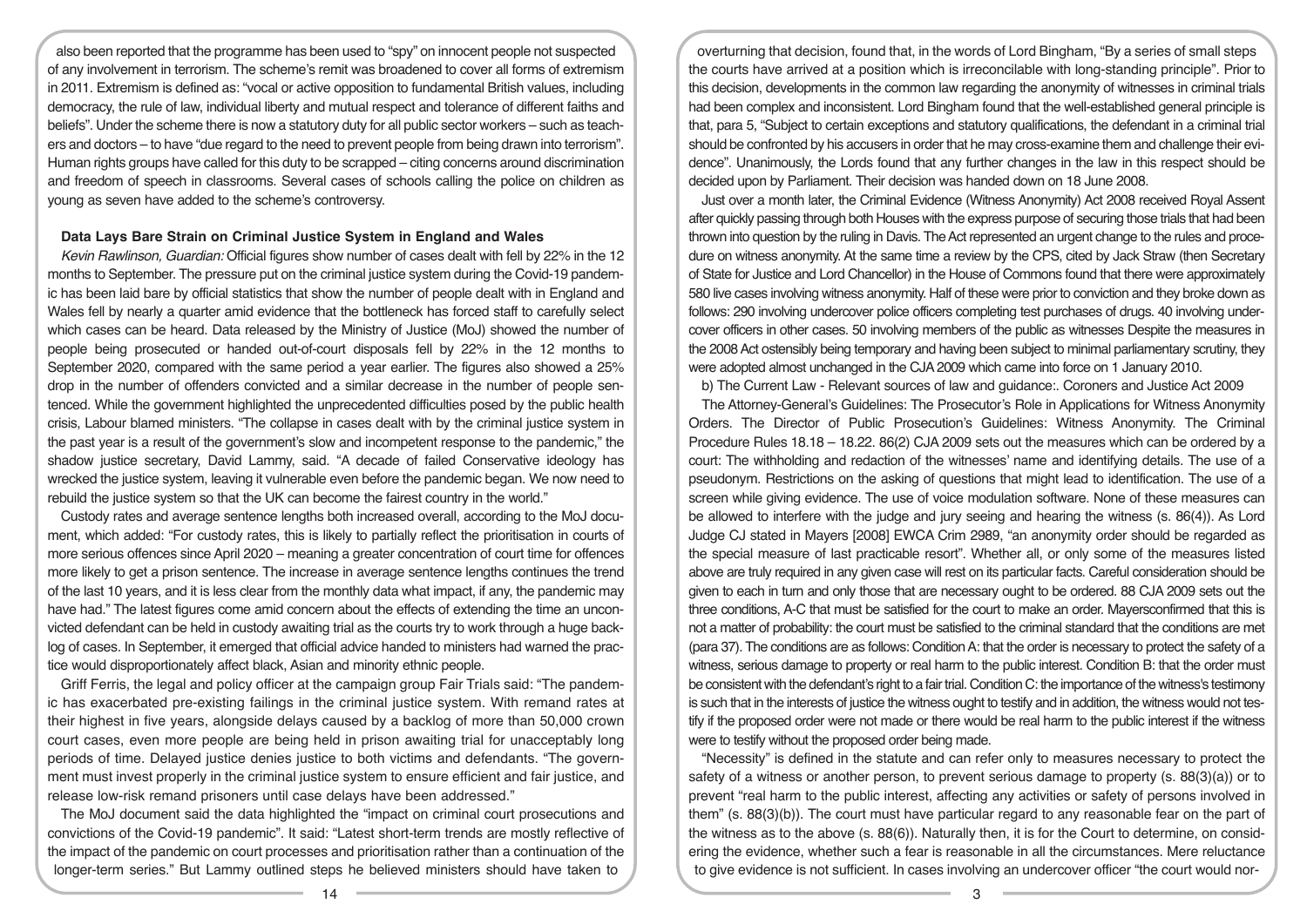mally be entitled to follow the unequivocal assertion by an undercover police officer that without an anonymity order he would not be prepared testify" (Mayers, para 30). Such cases tend not to be controversial. The use of protective measures was commonplace long before the introduction of the relevant legislation and the new law did not interfere with this.

c) Challenging an Application for Anonymity - The Court cannot make a witness anonymity order unless each party has had an opportunity to make representations (CPR r18.18 (2)). 89 CJA 2009 sets out a number of considerations to which the court must have regard when deciding whether the above conditions (A-C) are met. In summary, these are: The general right to know the identity of a witness. The extent to which the witnesses' credibility is in issue .Whether the witnesses' evidence might be the sole or decisive evidence implicating the defendant. Whether the witness could be properly tested without their identity being disclosed. Whether there is any reason to believe the witness has a tendency to be dishonest or has any motive to be dishonest in the circumstances, with reference to any previous convictions and associations. Whether it would be reasonably practicable to protect the witness by any other means. The above factors highlight the importance of having a detailed understanding of the defence case prior to contesting any application by the Crown for witness anonymity. Understanding what questions the Defence anticipates asking the witness at trial and an explanation as to how an anonymity order would prevent them from doing so is likely to be persuasive in this context. Where anonymous evidence is the sole or decisive evidence against a defendant, s. 89 only requires the Court to have regard to this as a factor amongst a host of others.

In Davis, which preceded the legislation, conflicting views were offered on whether anonymous evidence should be allowed where it is the sole or decisive evidence against a defendant. The extent to which the admission of such evidence might infringe a Defendant's Article 6 rights has been considered extensively, for example in Al-Khawaja and Tahery v UK (2012) 54 EHRR 23 (807) and Ellis v UK (2012) 55 EHRR SE3 (8). Where such evidence is poorly corroborated or its reliability cannot properly be examined, a challenge to an application for anonymity may be successful. The Court of Appeal has ruled inadmissible anonymous hearsay evidence (see Ford [2010] EWCA Crim 2250 and Fox [2010] EWCA Crim 1280), following the decision in Mayers.

d) Procedure - The duties of the applicant and/or prosecutor are stringent. They must provide written representations describing, inter alia, their reasons for the applying for the order, how it fits within the statutory regime and why other special measures will not suffice (see CPR r18.19 and the Attorney General's Guidelines). Defence counsel will not know the identity of the witness on whose behalf the Crown have applied for anonymity, nor will their identity be revealed to them in any such hearing. Generally, the Crown will make its application in the presence of the Defence, omitting identifying details, to which the Defence can respond. Then, once both parties have made submissions, the Crown can make further, representations identifying the witness in the absence of the Defence (CPR r18.19). Representations should be served on the court and the parties no more than 14 days after service of the application and should indicate if a hearing is requested CPR r18.21).

In multi-handed trials, there can arise a situation in which one defendant knows or suspects the identity of a witness for whom anonymity is sought (or the defendant themselves may be applying for anonymity for a Defence witness) and wishes to make representations. They cannot identify the witness in representations that are served on the other defendants or make submissions that would do so in the presence of the other defendants. Redactions should be made to written representations with appropriate explanation (CPR r18.21). As per

## **17 Human Rights Groups are Boycotting the Government's Prevent Review**

Each Other: Leading human rights groups including Liberty, Amnesty International and the Runnymede Trust have announced a boycott into a pending review of the Government's Prevent Strategy. The controversial counter-extremism programme, which was introduced in the wake of the 2005 London bombings, has frequently been criticised as discriminatory to Muslim communities. Under the scheme there is a statutory duty for all public sector workers – such as teachers and doctors – to have "due regard to the need to prevent people from being drawn into terrorism". In practice, this has led to cases of schools calling the police on children as young as four, for having toy guns or talking about video games. There have also been concerns that teachers have received confusing guidance on the strategy, while others said it spreads "fear and distrust". Several groups have called for the policy to be scrapped, adding that it was now a "toxic brand". The Government said the purpose was to "safeguard and support vulnerable people and to stop them becoming terrorists or supporting terrorism", adding that it played an "essential role" in doing this, and had "safeguarding at its heart". They added that the current review, which was announced in January 2019, "is important […] so this vital programme continues to improve".

Why Has The Boycott Happened? Seventeen groups, also including Big Brother Watch and Netpol, have announced they will no longer engage with the review following the appointment of William Shawcross to lead it. Previously, Lord Carlile, a vocal supporter of the policy, had been announced as the reviewer. However, he was dropped after a legal bid argued his appointment was unlawful because he could not be considered independent. Shawcross, who previously headed up the Charity Commission, was appointed by a "full and open recruitment process", according to a Government statement. They added that he "possessed the right range of skills and experience to conduct this important review".

However, his appointment has come under fire after previous comments he made about Islam. For example, in 2012 he said: "Europe and Islam is one of the greatest, most terrifying problems of our future. I think all European countries have vastly, very quickly growing Islamic populations." Shawcross also came under fire during his tenure at the Charity Commission, after it was revealed that more than a quarter of all statutory investigations into charities at the time focused on Muslim charities.

In a statement, Liberty said: "When people see injustice at the heart of public services, the least they can expect the Government to do is undertake a serious independent investigation. But this review has shown the Government is determined to ignore the damage Prevent causes, particularly to Muslims and people of colour. This review has shown the Government is determined to ignore the damage prevent causes – particularly to Muslims and people of colour."Liberty

They continued: "The appointment of a Prevent reviewer who has a track record of Islamophobic comments shows the Government is set on using the review to rubber stamp this divisive strategy. This review could have been a chance to properly scrutinise the premise and impacts of Prevent. We need interventions that respect the rights of the people directly affected and bring communities together." In a joint statement, the 17 groups said they would go onto conduct a "parallel review that properly considers the harms of Prevent, including documenting discrimination and rights violations caused by it". It's not the first time the policy has come under fire. In January 2020 more than 100 academics and campaigners called for Prevent to be abolished, saying it was a "failed policy".

*What Is Prevent?* Prevent is one strand of the goverment's "Contest" counter-terrorism strategy. Its purpose is to "safeguard and support vulnerable people to stop them from becoming terrorists or supporting terrorism". Introduced following the 2005 London bombings, it was aimed primarily at Muslim communities. This has given rise to ongoing complaints that it is discriminatory. It has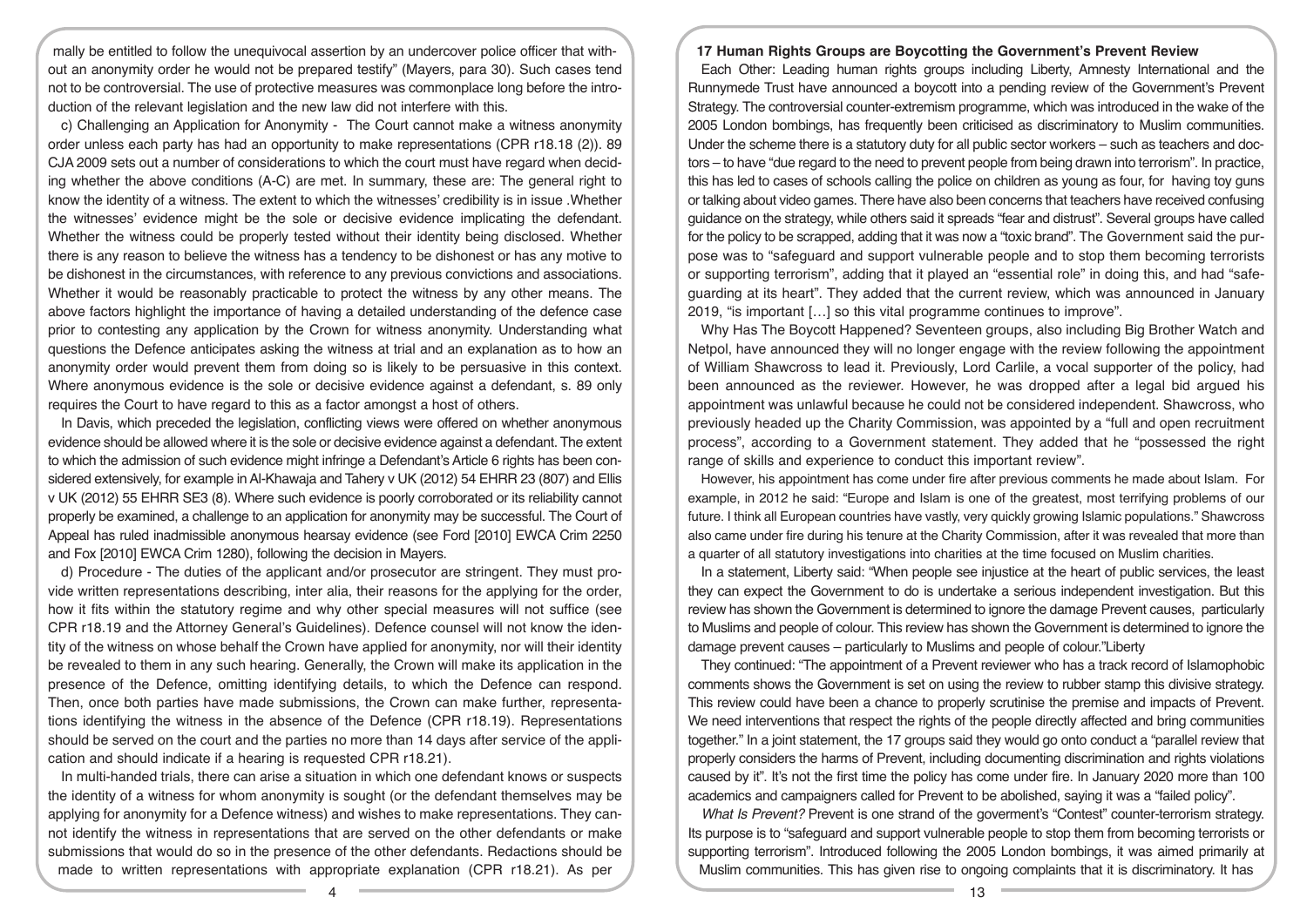ment to notify the police of relevant information concerning motor-vehicles:- "of which the person is the registered keeper of, or acquires a right to use (whether routinely or on specific occasions or for specific purposes) on the date on which notification is made"

The Appellant failed to declare his use of these vehicles and was charged with nine counts of failure to comply with notification requirements in relation to the use of refuse vehicles during his employment contrary to section 54(1) and (4) of the 2008 Act. At a preparatory hearing the Appellant argued that the notification requirement in respect of motor vehicles did not apply in relation to the vehicles he drove as part of his work; alternatively, that the application of the legislation to his case was not in accordance with the law or violated the principle of 'legality' in that it interfered with his lawful right to obtain work.

The judge declined to make that ruling and the Appellant appealed to the Court of Appeal. The Court of Appeal dismissed the Appellant's arguments. They pointed out that the purpose of the provisions was to strengthen the powers for managing terrorist offenders following their release from custody and to strengthen the powers of the police to prevent terrorism and investigate terrorist offences. The Court went on to say that words used in the Statute were clear and unambiguous. In the circumstances of regulating the activities of convicted terrorists, there was no public policy reason to depart from the ordinary principles of statutory construction, which required the court to adopt the plain meaning rule, in the absence of any ambiguity in the relevant statutory terms.

The phrase "a right to use" was the trigger for the notification requirements, and not the other way around. The Court held that it was no answer that by reference to scenarios that might undermine a person's ability to work as an agency driver, the clear intent, and the clear and unambiguous words used in the statutory text, were to be ignored. The words "a right to use" denoted the control, management, or operation of the vehicle in question. In the circumstances of the present case the Appellant's ability to meet the notification requirements was not rendered impossible before the defendant commenced to use a vehicle. The timing of the acquisition of "a right to use" a motor vehicle, which determined the appropriate notification period, was a question of fact which had to be established by the prosecution as a relevant ingredient of the offence, and it would fix the time frame for compliance, subject to "reasonable excuse" and would be within the person's knowledge.

In any event, any inherent difficulties of the necessary notification procedure as might become obvious upon analysis of evidence in the present case, did not render the clear words of the statute "absurd" as the Court of Appeal accepted the proposition that a person might, depending on the particular circumstances of the case, be able to establish a reasonable excuse for failure to comply with notification requirements. The proposition that, while the statutory words were not general and ambiguous, their operation was so demonstrably impractical or misunderstood in application, that parliament could not have foreseen the consequences that would ensue, and it should therefore be presumed that it "passed unnoticed in the democratic process" was to be rejected.

The relevant notification requirements which were imposed upon a registered terrorist offender were predicated upon previous conviction(s) of specified terrorist offences and the interference by a public authority with the exercise of an individual's right to respect for family or private life was justified as "in accordance with the law and … necessary in a democratic society in the interests of national security, public safety...the prevention of disorder or crime, or for the protection of the rights and freedoms of others" (Schedule 1, article 8(2) of the Human Rights Act 1998). In conclusion the Court of Appeal held that even if the notification requirements prevented a person from pursuing a line of employment of their choice, the inability of a registered terrorist offender to drive HGVs without prior notification to the relevant authorities was a proportionate aim in the interests of national security.

Mayers, a Prosecutor's duties of disclosure in cases involving anonymous witnesses "go much further than the ordinary duties of disclosure". The Defence must rely on this heightened duty of disclosure when considering whether and how to resist an application for witness anonymity. Any evidence that goes to the witness' credibility or the reliability of their evidence is especially sensitive in such cases.

e) Final Thoughts - The key question when considering the use of anonymous evidence is whether the defendant receives a fair trial. The Court may apply the statutory regime correctly and may determine that granting the application is in the interests of justice but this does not preclude an Article 6 issue from arising (see Al-Khawaja v United Kingdom [2009] 1 WLUK 266). It is entirely possible that, while an issue did not arise at the application stage, it nevertheless arises in the course of the trial. The application for an anonymous witness order rests on a complex set of interrelating conditions and a host of matters that outlined above. If evidence relied upon by the applicant is not ultimately adduced at trial or is adduced in such a way as not to corroborate the anonymous evidence in the way that was anticipated in the application, a subsequent challenge may be warranted. What may have appeared fair at an early stage may no longer be so as the trial progresses.

Anonymous witness evidence can therefore present as an issue at almost any stage of proceedings. The statutory regime principally governs the making of the order itself but it is paramount that practitioners are alive to fluctuations and changes at trial and to keep under review the need for variation of the order if the landscape changes. Doing so may have a significant impact on the trial or any subsequent appeal.

## **Lawyers Seek Justice for Women Jailed for Killing Abusive Partners**

Hannah Summers, Guardian: It was a specific moment in which she thought she might die that drove Stella to the brink. "He had strangled me at the bottom of the stairs and that frightened me because you can get punched in the face or your hand broken, but I had never lost my breath before," she recalled. For Nicole, she was "pushed over the edge" when violence by her partner triggered a post-traumatic response to historic abuse by other men. "I was getting flashbacks of abuse ... everything came to a head and I just lost it." For others, like Cathy, it was the stark belief they were beyond the protection of the law and could see no other way out. Put bluntly, it was a matter of survival. The cases of these female prisoners are among those examined in a report that analyses how the justice system treated women who killed their male abusers. It concludes that both the law and the way it is applied in England and Wales means women are being unfairly convicted. Failures to explore properly the abuse suffered by women who kill mean they could be convicted of murder instead of manslaughter, or the appropriate defences may not be put forward, the study found.

Now, lawyers who believe dozens of women could be serving time in prison for unsafe murder convictions are assessing at least 20 cases where there may be grounds for appeal. This comes after Farieissia Martin, convicted of killing Kyle Farrell in 2015, had her murder conviction quashed in December following support from Justice for Women, co-authors of the report. She is now facing a re-trial. Harriet Wistrich, the founder of the Centre for Women's Justice, said: "Our research investigates why, despite an apparent increase in the understanding of domestic abuse, we still see so many miscarriages of justice with women who are themselves victims, serving life imprisonment for choosing to survive." New data shows that between April 2008 and March 2018, 108 men were killed by women they had been in a relationship with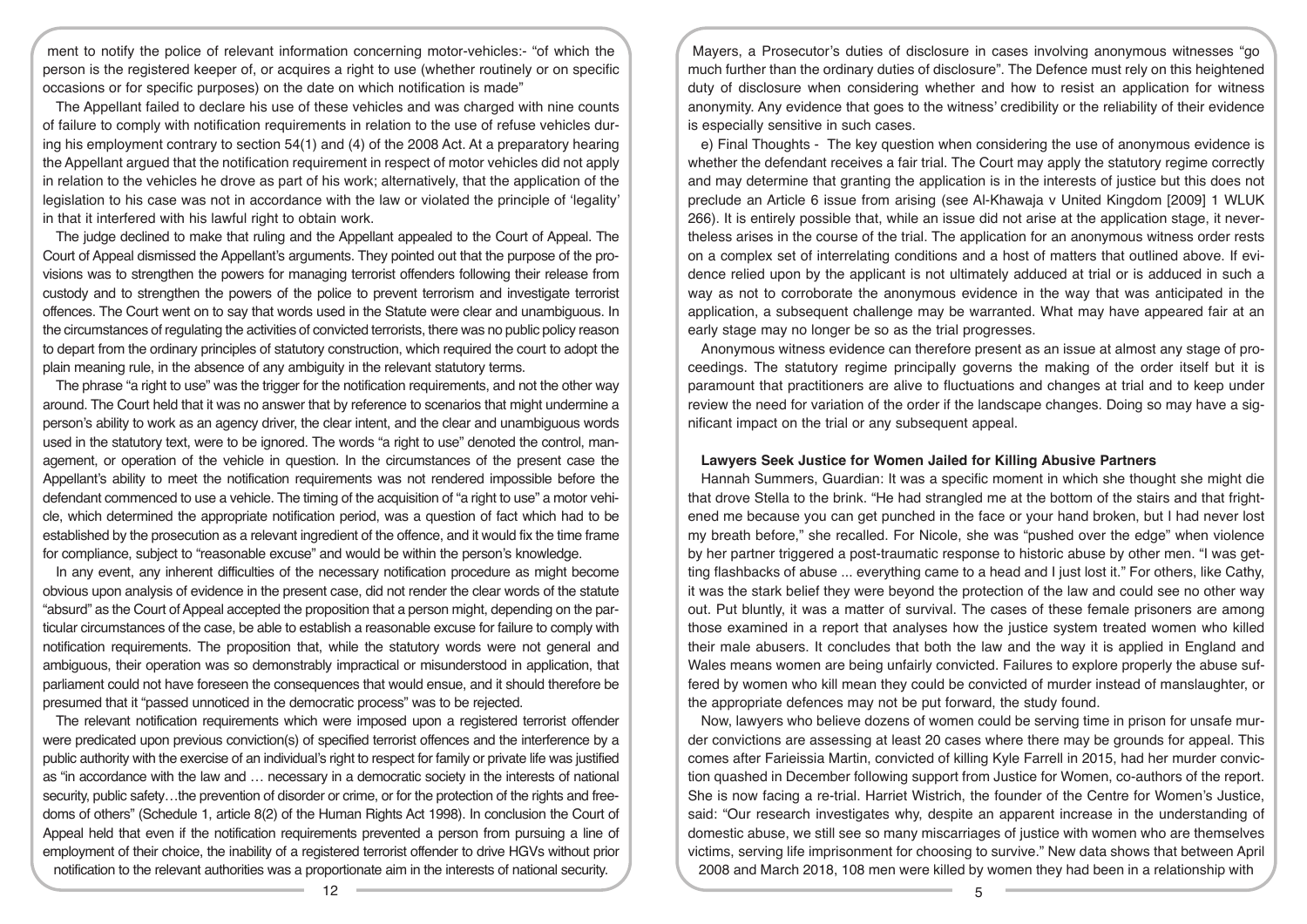– either at the time of the killing or some time previously. In comparison, nearly eight times as many women (840) were killed by partners or ex-partners during the same period.

Researchers looked at 92 cases where women had killed men over the same decade and found that in 77% of them the woman had experienced violence or abuse from the deceased. "This is likely to be an underestimate as some women will never disclose abuse," explained Wistrich, who has represented more than 10 women in their appeals against murder convictions. She said: "While hundreds of women subjected to violence and coercive control were killed by their partners, most of the small number of women who killed men were driven to do so after suffering abuse. Many were imprisoned for long periods at great cost to them and their families." Of the 92 cases, 43% of the women were convicted of murder and 46% of manslaughter – just six were acquitted. Of those convicted of murder, 33% were sentenced to 20 years or more in prison and 35% to 15 years or more. In 71% of cases the defendants had stabbed the deceased. Women are more likely to use a weapon than men who kill their female partners – because they tend to be physically smaller – but use of a weapon results in longer prison sentences.

Researchers interviewed 20 women between the ages of 23 and 65 from a variety of backgrounds who were convicted for killing abusive men. They also spoke to 14 lawyers who had represented or prosecuted women in these cases and examined 23 domestic homicide reviews and 17 case files involving women defendants who had applied to the Criminal Cases Review Commission. Women who kill their partner or ex-partner often do so as a last resort, researchers found. They noted a failure to address men's violence throughout the justice system, from policing and legal representation to the courts and prison service. The women in 19 of the 23 domestic homicide review cases had experienced historic abuse from a man other than the one they killed.

Nicole said her ex-husband had abused her children and revealed she had also been abused as a child. "He admitted it and got a caution...It had a really big impact on me because I never wanted what happened to me as a child happening to my sonsand it did. Justice wasn't done." In Cathy's case, non-molestation orders had been issued against her ex-partner and she had moved house to evade him. Police had been called to 54 separate incidents involving the couple but on six occasions charges were dropped against her ex. On the night she fatally stabbed him, he had broken into her home and told her to remove her clothes. She later disclosed she thought he was going to rape her. After initially being charged with murder, she was convicted of manslaughter on the grounds of diminished responsibility – one of the partial defences. But legal experts say too often a lack of expertise or mistakes made early in a woman's case mean the proper defences are not advanced.

After Stella was arrested for killing her partner, police recorded that she was "shell shocked". She said: "They told me he was gone. I couldn't take it in and said, 'I have got to be with him.' I couldn't imagine living with that… I was very suicidal [but] they thought I was fit for interview straight away." Dr Catherine Durkin, a forensic psychiatrist for the NHS, says women who have suffered long-term abuse will often be in a state of severe shock when they enter the criminal justice system. "The stress of retelling the circumstances of their arrest in prolonged interviews and at trial can be so triggering of their underlying trauma that they experience dissociative or amnesic states. This can impair their ability to recall information about the offence, but also to disclose the often highly distressing circumstances of past abuse," explained Durkin, who carries out assessments on female prisoners.

Women may struggle to engage with police and solicitors in the immediate aftermath of the killing but the details they share at that point can have important consequences for their

who are used to that approach, however, it is no less alarming to contemplate protracted jury selection and arguments over the make up of a jury. We may be better off with the mystery of a randomly selected panel. There will always be room for doubt as to how fair and free of bias any jury could possibly be, but that doubt will remain in any system. As lawyers, perhaps we should accept the random jury we are presented with, and appeal to the fairness of those 12 individuals. We may not know their prejudices, but we can still encourage them to be discarded.

## **High Court Certifies Point of Law for the Supreme Court**

Section 21A(1)(b) of the 2003 Act provides that the courts must refuse to accede to an extradition request where extradition would be "disproportionate". In making that assessment, the courts must consider three specified matters, which are (i) the seriousness of the offence, (ii) the likely penalty, and (iii) the possibility of using less coercive measures. Latvia seeks Mr Bojarinovs' extradition for an allegation of street dealing 6 wraps containing 0.0427 grams of heroin from October 2012. In Latvia, this offence attracts a minimum of three years' imprisonment and a maximum of ten years' imprisonment. In England and Wales, street dealing class A drugs attracts a starting point of 3 years' imprisonment. At first instance, District Judge Blake concluded that this offence would receive a likely penalty of 3 to 10 years' imprisonment in Latvia. The Judge stated that he could not come to a "definitive conclusion" on the likely penalty Mr Bojarinovs would receive in England & Wales. The Judge concluded that extradition would not be disproportionate. On appeal, Johnson J. stated that the Judge could come to a conclusion as to the likely penalty and that, on the facts of the case, a hybrid assessment of the sentencing regimes in Latvia and in England & Wales demonstrated that a likely penalty of no more than three years' imprisonment would be imposed. Johnson J. concluded that extradition would not be disproportionate.

At the time of the appeal hearing, Mr Bojarinovs had been remanded into custody for 19 months. He had therefore served more than half of the likely penalty of three years. It was submitted that, applying the early release scheme operating in England & Wales, Mr Bojarinovs had served the likely penalty and it would no longer be proportionate to extradite him. Johnson J. has certified two questions of law of public importance arising from this submission: (i) In assessing the "likely penalty" for the purpose of section 21A(3)(b) Extradition Act 2003 is it necessary to have regard not only to the penalty that is likely to be imposed by the Court but also the practical effect of that penalty having regard to any early release provisions? (ii) If so, and if there is no information about early release provisions, must the Court apply domestic early release provisions when carrying out the assessment?

#### **Requirements Imposed Upon Defendants Post Conviction For Terrorism Offences**

Stephen Wood QC, Broadway House Chamber: considers this important recent case concerning the notification requirements imposed upon Defendants, following conviction for terrorism offences. Following his conviction of two offences under the Terrorism Act 2000, the Appellant was, subject to notification requirements for a period of 15 years after his release from custody as a 'registered terrorist'. After that release, the Appellant registered himself onto the books of an employment agency to work as an HGV driver and in due course, he accepted work with a company involving the driving of refuse lorries for a local authority. The system was that he was allocated the vehicle or vehicles he was to drive at the beginning of each shift and he was entitled to drive only the allocated vehicle(s) during working hours and for the purposes of his work. There were more than 20 vehicles in the company's fleet. The notification requirements in force at the time under the Counter Terrorism Act 2008 included a require-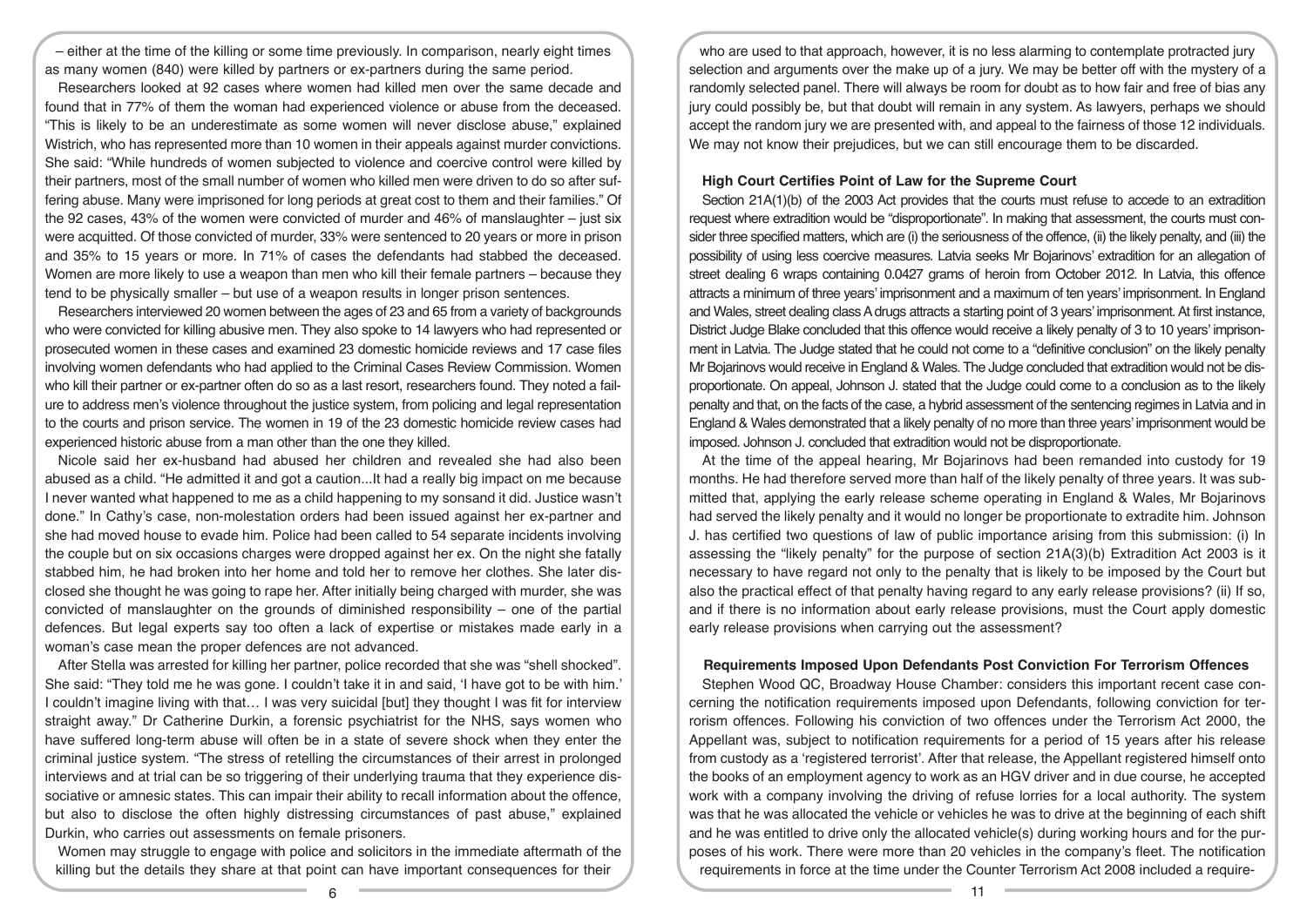In our multi-racial and multi-cultural society juries have, time and again, shown themselves well capable, whatever their racial composition and whatever the race of the accused, of acting responsibly and discharging their duty of determining whether an accused is guilty or not guilty in accordance with the evidence. Jurors are not permitted to discuss what occurs in the deliberation room, so there is little empirical data on the extent to which juries do in fact act responsibly in discharging their duty. Professor Cheryl Thomas QC (Hon) has provided some valuable insight in her studies 'Diversity and Fairness in the Jury System' (2007) and 'Are juries fair?' (2010). In addition to an analysis of the available data on the backgrounds of jurors and defendants in the Crown Court, she carried out case simulations in which the ethnicities of the jury, the defendant and the complainant were alternated. The results suggested that – on the whole and subject to some caveats – jury pools were representative of the catchment area, and juries did not discriminate on the basis of race. Still, there is no way of knowing whether a particular jury has successfully discarded any bias it may or may not have had. Any assessment of the fairness of this non-intervention principle will depend on the confidence someone has in the impartiality of a random selection of 12 members of the UK public.

*The American Way:* Perhaps the courts would have taken a different approach if peremptory challenges for defendants had persisted, and the prosecution's use of stand-by had remained relatively untrammelled. A natural comparison can be drawn with the US system, where peremptory challenges still exist for both defendants and the prosecution, with the number of challenges allowed differing according to the jurisdiction and the type of case. In some cases, jury selection can be a lengthy and very involved process, as both sides will ask jurors a long list of questions in "jury questionnaires", before attempting to have unsuitable jurors struck "for cause" (for example, saying that a juror has some prejudice against the defendant). If the Judge does not accept the cause, the parties will selectively deploy their peremptory challenges on members of the panel, in an attempt to arrive at the most favourable 12 people possible. In the trial of OJ Simpson, for example, jury selection alone took two months, and the parties knew a huge amount of information about each person in the jury pool.

Given that many jurisdictions in the US still have the death penalty, following Lord Denning's logic it could be argued that this is an important safeguard for capital defendants. Yet the prosecution's reciprocal power could also be used against them. The fairness of the exercise of that power depends substantially on the fairness of the (often elected) District Attorney. Unfortunately, there have been examples of prosecutors in the US seriously misusing their powers. The deliberate use of peremptory challenges against black jurors led the United States Supreme Court to intervene in Batson v Kentucky, 476 US 79 (1986), concluding that the State could not deny someone participation in a jury on account of their race. It has been necessary to refine this principle further, for example in Miller-El v Dretke, 545 US 231 (2005), adding that if it appears a prosecutor is purposefully striking black jurors from the jury, and their alternative reasons for the challenges do not stand up to scrutiny (e.g. the same reasons could apply to white unchallenged jurors), then this could lead to a conviction and death sentence being overturned.

The peremptory challenge in the US is therefore a double-edged sword. On the one hand, defendants can use it to remove jurors that may have prejudices against them. On the other, if the prosecution have the same power then there is always a risk they will misuse it – and it would be scant consolation that you might find out about it and be able to get your conviction overturned many years later. Undoubtedly US criminal lawyers will be alarmed by the UK system, in which – for the most part – we do not know anything about our jurors. For those of us here

trial. Defence lawyers interviewed said even when abuse was disclosed early there were cases where they believed a murder prosecution had been pursued inappropriately. One explained: "I have acted in several cases where there is significant evidence of history of abuse on the defendant which impacted her mental health and supported a partial defence to murder, where the CPS [Crown Prosecution Servce] could have charged with manslaughter and/or accepted a plea but have chosen to fight it." Pleading guilty to manslaughter can avoid a murder conviction but entering a plea in this way can deny a woman access to the full defence of self-defence and the chance of being acquitted.

Stacey Hyde, a troubled teenager who had suffered neglect and abuse as a child, was wrongly convicted of murdering Vincent Francis in 2010. She stabbed him after he attacked her friend, who the prosecution acknowledged had been subjected to violence by Francis on 27 previous occasions. Hyde appealed on the basis of fresh psychiatric evidence and offered a plea of manslaughter, which the evidence supported, according to her lawyers. "However the CPS was determined to pursue murder at retrial and opposed bail," explained Wistrich. The jury later acquitted Hyde on the grounds of self-defence and she walked free having served six years imprisonment from age 17. Wistrich added: "In my experience the Crown will pursue murder convictions even following a successful appeal and regardless of compelling evidence of mitigation."

Just six women out of 92 were acquitted on the basis of self-defence while 14 had tried to run self-defence as part of their trial for murder and were convicted. The defence is "risky" according to some lawyers, and campaigners are calling for an amendment to this law to be added to the Domestic Abuse bill currently going through the House of Lords. But legislative reforms are limited without specialist understanding of domestic abuse across the justice system.The report, Women Who Kill: how the state criminalises women we might otherwise be burying, recommends mandatory training for police, lawyers and judges, especially around coercive control.

Sally Challen was the first woman to have her murder conviction quashed in the wake of new coercive control laws which came into force in England and Wales in 2015. She killed her husband Richard in 2010 after four decades of being controlled and bullied by him. She was jailed for life with a minimum term of 22 years, later reduced to 18. But in a groundbreaking appeal judges heard new psychiatric evidence framing her case in the context of her husband's controlling behaviour. Sally, who pleaded guilty to manslaughter, walked free after nine years due to time already served. She said: "Many women who are in prison today serving life sentences for murder have not had the domestic abuse they experienced properly explored during trial."

Louisa Rolfe, assistant commissioner of the National Police Chiefs' Council lead for domestic abuse, said officers receive training on coercive control, adding: "We have a responsibility to investigate every violent death, and consider all the evidence, including previous history, before we seek a decision from the CPS on whether a person should be charged and with what offence. Our understanding of the devastating impact of living within an abusive relationship is developing all the time and we always seek to learn from any previous incidents, and we always seek to learn from any previous incidents" she said.

A CPS spokesperson said: "We recognise the devastating impact of domestic abuse on victims, and prosecutors take all relevant factors into account when deciding the appropriate charge. Medical evidence, including on mental health, forms a key part of our considerations in these kinds of cases. Every prosecution is kept under continuous review and, where there is consensus that a partial defence is available, we are unlikely to proceed with murder charges. However, experts will often disagree on this point and these matters may then be set before a jury to decide."

 $\sim$  7